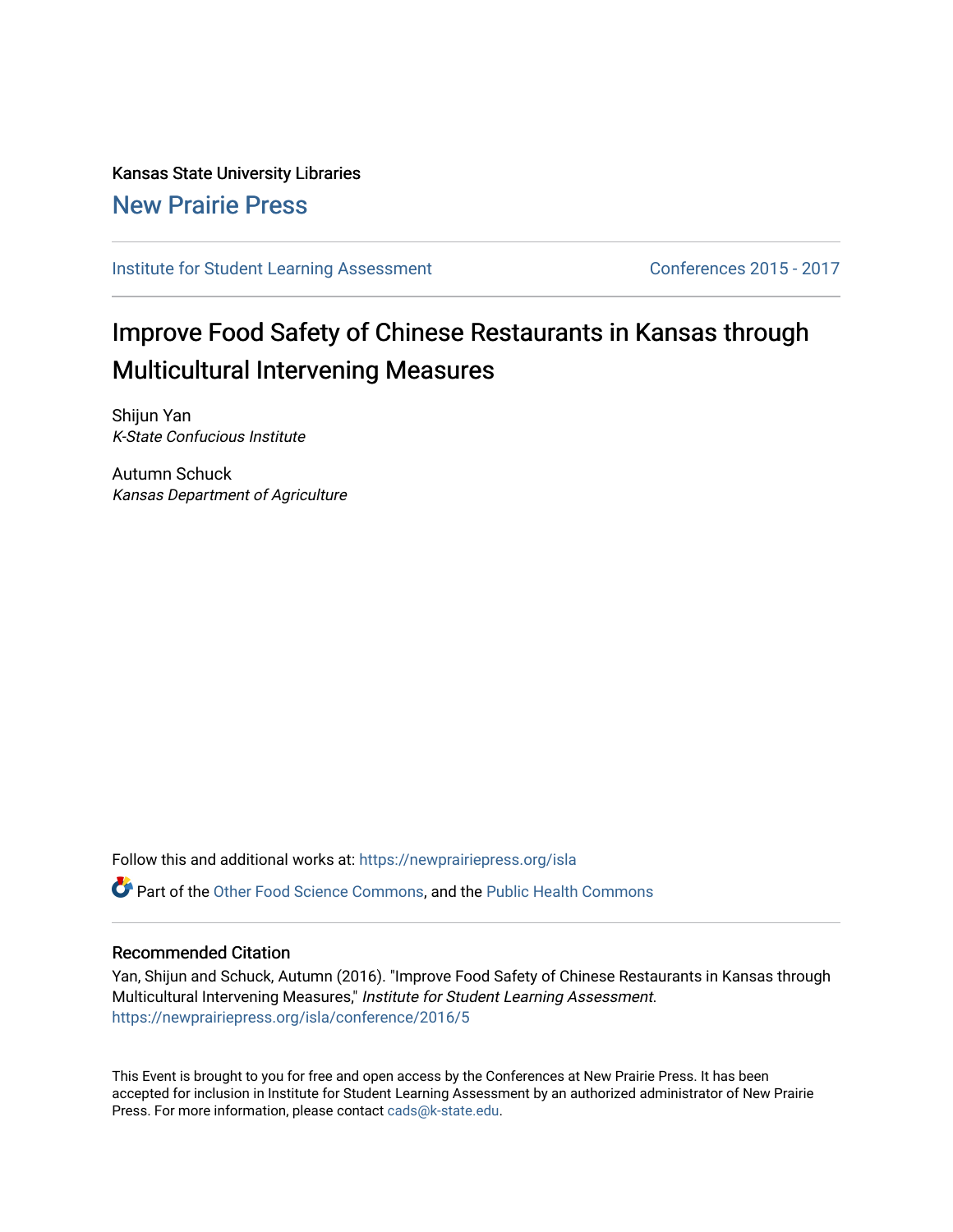### Improve Food Safety of Chinese Restaurants in Kansas through

### Multicultural Intervening Measures

Shijun Yan, Associate Director of K-State Confucius Institute

## Autumn Schuck, Food Safety and Lodging Program Inspection Manager of Kansas Department of Agriculture

Key words: Food Safety, Chinese Restaurant, Kansas, Multicultural, Intervening **Measures** 

Restaurants food safety for the health of people in the region is of great significance. Studies have shown that the numbers of food safety violations of independent ethnic restaurants operations are significantly higher than that of non-ethnic restaurants and chain restaurants. Chinese restaurants are an important part of ethnic restaurants, most of them operate independently, which its food safety issues have attracted the attention of food safety regulators.

According to the many years of experience of the state food safety inspectors, there are more problems in the operations of Chinese restaurants than in those others. The probability of repeating the same mistakes is also high in the review of the violation items in the inspection reports. Some of the inspectors believe that language barrier is one of the important reasons for this phenomenon. But there are some restaurant operators without language barrier still had many violations. They assume that cultural elements may contribute to building it. Due to the number of violating behaviors in Chinese restaurants, food safety inspectors have to do many follow-up inspections, and this causes much waste of human resources.

The purpose of this study was to enable Chinese restaurant practitioners to understand US health regulations, adjust and change their practices through multicultural interventions, improve behavior compliance and reduce the number of violations.